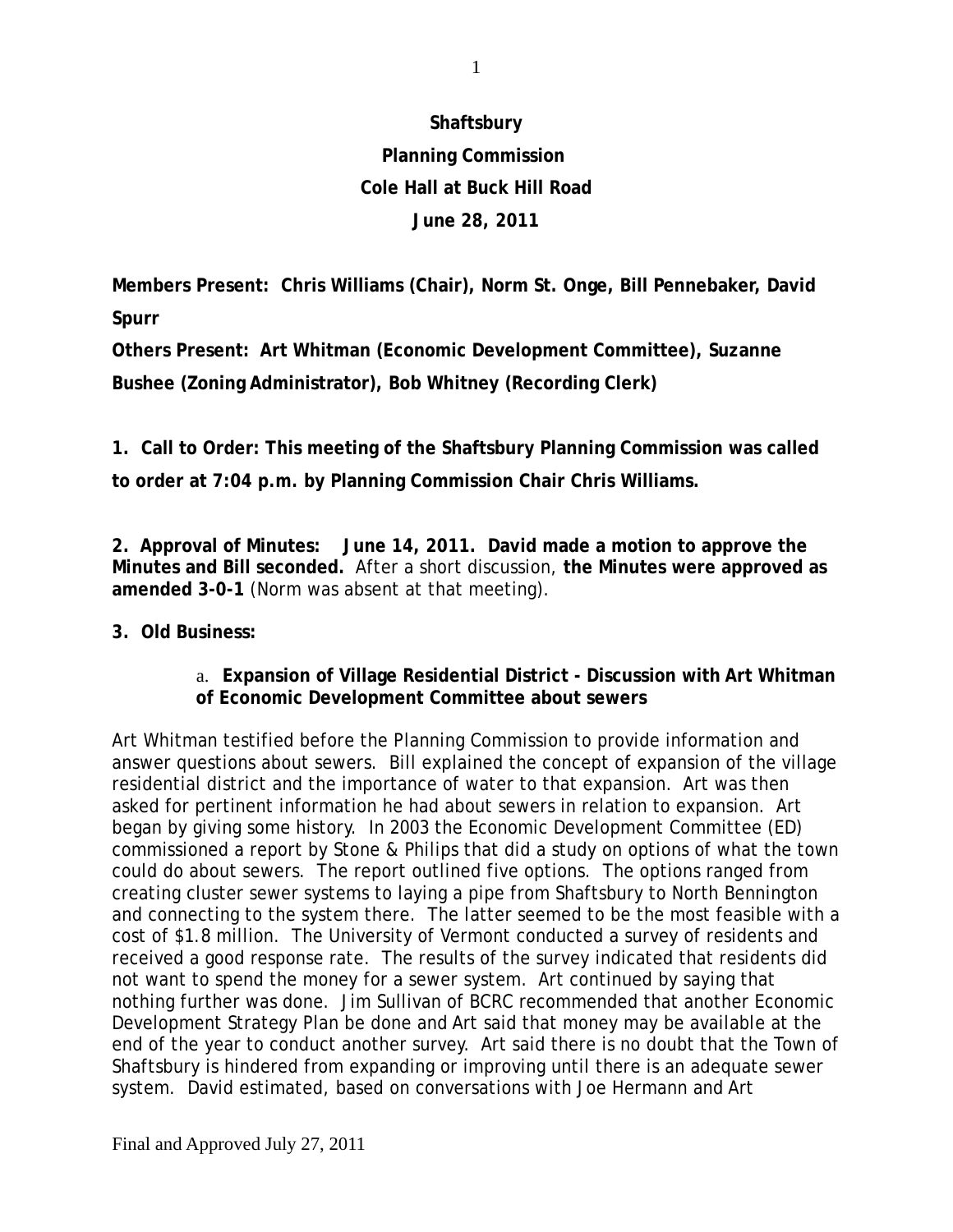Whitman, that an expansion of public water and sewer could run to a cost of \$3.5 million. Art said that the North Bennington sewer system may have to expand to accommodate any expansion in Shaftsbury. Looking to the future Art said that a change in State rules that affect present septic systems would help Shaftsbury expansion. Art also mentioned that a State Department of Corrections Work Camp, considered for the Industrial/Commercial District on Airport Road, would require a sewer system that Shaftsbury could possibly tap into in exchange for land for the camp. Art continued by saying that either the State will force the town to have a sewer system or a work camp type situation develops to enable a sewer system. Art feels that once a sewer system is available there will be pressure to increase density of the Village Residential District. Bill and Art agreed that a central sewer system would be the best solution.

In another subject, Bill asked Art about his concerns with the sign ordinance. Art replied that the Economic Development Committee is concerned with the "one size fits all" regulation. He thinks that a commercially zoned business should have more flexibility with signs than a home based business.

Art was thanked for his input and for taking the time to appear before the Commission.

Bill said that perhaps something should be inserted into the Town Plan indicating that density can be increased with public water and sewer availability. Chris asked his fellow Commission members how Art's information impacted a proposed bylaw for expansion of the VR District. Chris suggested that the Town consider a central sewer system tied into the North Bennington system. David said that density can be increased with a public sewer system. Chris said that expansion of public water is a "far stretch" that would require a Town vote and perhaps a bond. Bill said that the cost couldb be borne by the developer of the land. Chris suggested a bylaw revision that could become part of present bylaw 4.2 and that language is needed to take to the Select Board. David volunteered to get draft language together for the next meeting.

## **B. Affordable Housing bylaw**

A rehash of affordable housing language ensued. Chris will call his contact at VHFA to find out more about their guidelines for affordable housing. He thought he may be able to get a VHFA representative to talk before the Planning Commission.

## **4. New Business:**

**a. Transient lodging in VR district (and possibly others)** There was no time to discuss this agenda item. It will be continued at a future meeting.

## **5. Other Business:**